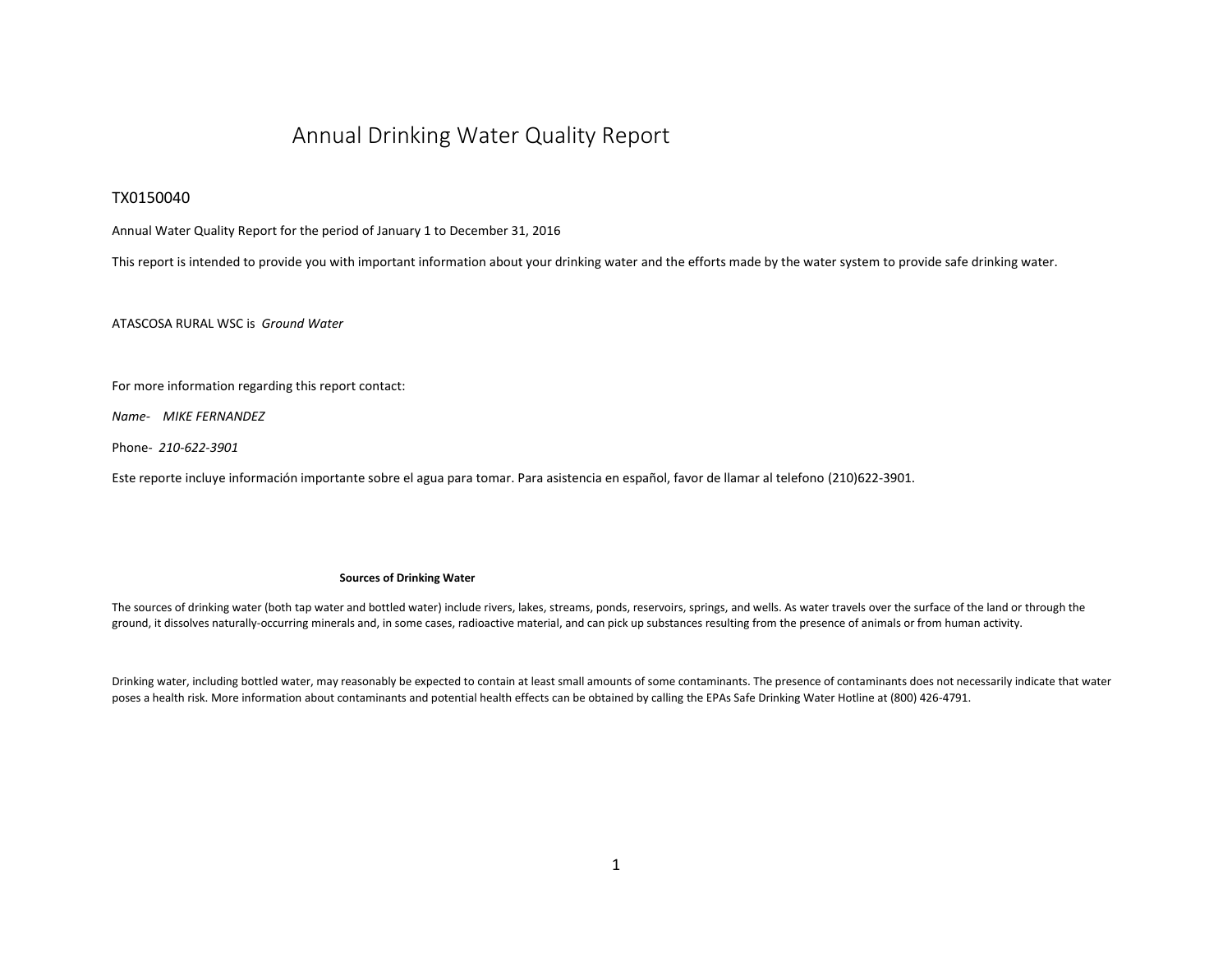Contaminants that may be present in source water include:

- Microbial contaminants, such as viruses and bacteria, which may come from sewage treatment plants, septic systems, agricultural livestock operations, and wildlife.

- Inorganic contaminants, such as salts and metals, which can be naturally-occurring or result from urban storm water runoff, industrial or domestic wastewater discharges, oil and gas production, mining, or farming.

- Pesticides and herbicides, which may come from a variety of sources such as agriculture, urban storm water runoff, and residential uses.

- Organic chemical contaminants, including synthetic and volatile organic chemicals, which are by-products of industrial processes and petroleum production, and can also come from gas stations, urban storm water runoff, and septic systems. - Radioactive contaminants, which can be naturally-occurring or be the result of oil and gas production and mining activities.

- Radioactive contaminants, which can be naturally-occurring or be the result of oil and gas production and mining activities.

In order to ensure that tap water is safe to drink, EPA prescribes regulations which limit the amount of certain contaminants in water provided by public water systems. FDA regulations establish limits for contaminants in bottled water which must provide the same protection for public health.

Contaminants may be found in drinking water that may cause taste, color, or odor problems. These types of problems are not necessarily causes for health concerns. For more information on taste, odor, or color of drinking water, please contact the system's business office.

The TCEQ completed an assessment of your source water and results indicate that our sources have a low susceptibility to contaminants. The sampling

requirements for your water system are based on this susceptibility and previous sample data. Any detections of these contaminants may be found in this

Consumer Confident Report. For more information on source water assesments and protection efforts at our system, contact [Mike Fernandez]

You may be more vulnerable than the general population to certain microbial contaminants, such as Cryptosporidium, in drinking water. Infants, some elderly, or immunocompromised persons such as those undergoing chemotherapy for cancer; persons who have undergone organ transplants; those who are undergoing treatment with steroids; and people with HIV/AIDS or other immune system disorders, can be particularly at risk from infections. You should seek advice about drinking water from your physician or health care providers Additional guidelines on appropriate means to lessen the risk of infection by Cryptosporidium are available from the Safe Drinking Water Hotline (800-426-4791).

If present, elevated levels of lead can cause serious health problems, especially for pregnant women and young children. Lead in drinking water is primarily from materials and components associated with service lines and home plumbing. We are responsible for providing high quality drinking water, but we cannot control the variety of materials used in plumbing components. When your water has been sitting for several hours, you can minimize the potential for lead exposure by flushing your tap for 30 seconds to 2 minutes before using water for drinking or cooking. If you are concerned about l[e](http://www.epa.gov/safewater/lead)ad in your water, you may wish to have your water tested. Information on lead in drinking water, testing methods, and steps you can take to minimize exposure is available from the Safe [Drinking Water Hotline or at http://www.epa.gov/safewater/lead.](http://www.epa.gov/safewater/lead)

Information about Source Water Assessments

A Source Water Susceptibility Assessment for your drinking water source(s) is currently being updated by the Texas Commission on Environmental Quality. This information describes the susceptibility and types of constituents that may come into contact with your drinking water source based on human activities and natural conditions. The information contained in the assessment allows us to focus source water protection strategies.

For more information about your sources of water, please refer to the Source Water Assessment Viewer available at the following URL:

[http://gis3.tceq.state.tx.us/swav/Controller/index.jsp?wtrsrc=](http://gis3.tceq.state.tx.us/swav/Controller/index.jsp?wtrsrc)

[Further details about sources and source-water assessments are available in Drinking Water Watch at the following URL: http://dww.tceq.texas.gov/DWW](http://dww.tceq.texas.gov/DWW)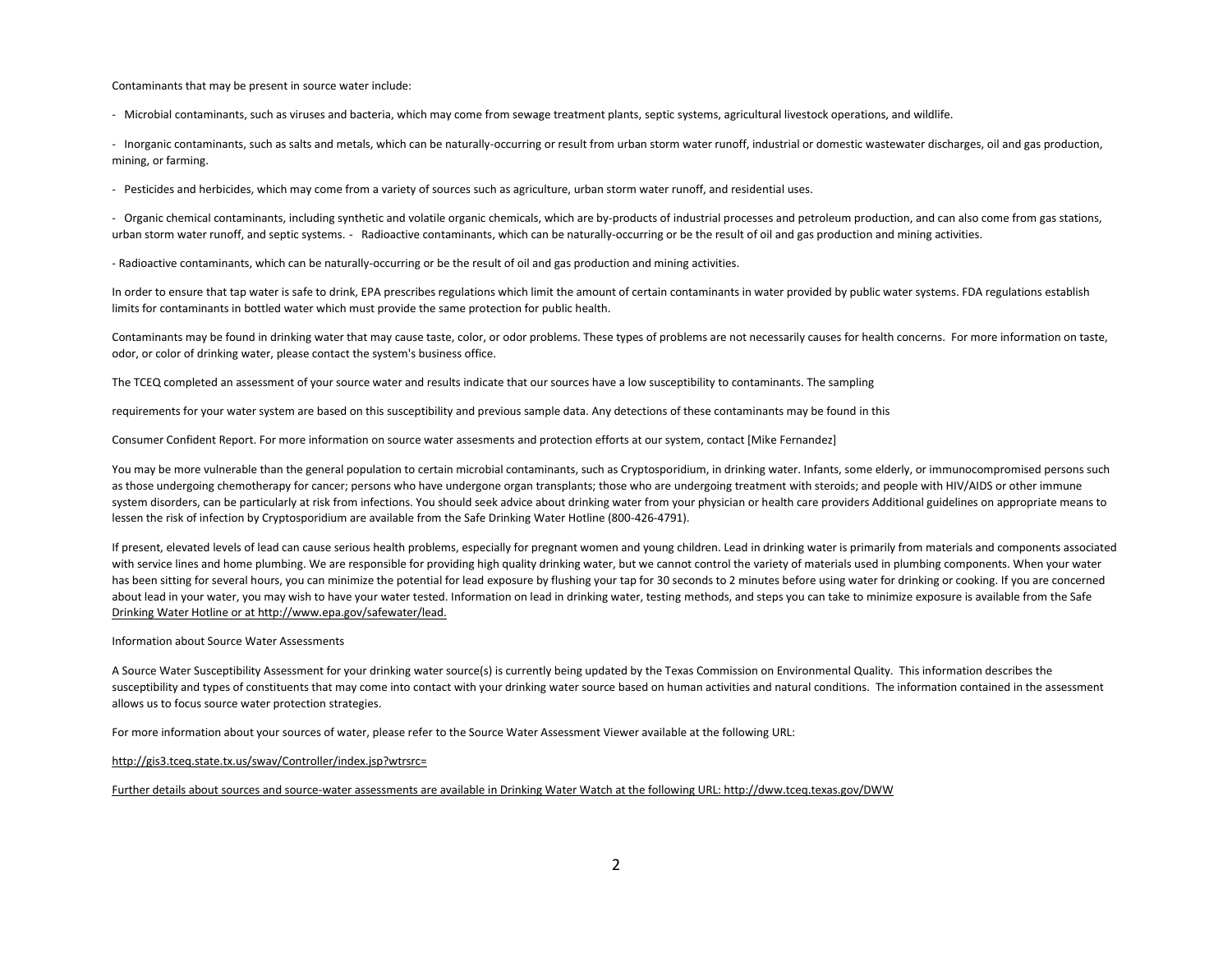| Source Water Name         | Type of Water | Report | Status Location |
|---------------------------|---------------|--------|-----------------|
| 3 - 14450 JARRATT RD      | GW            | А      | <b>BEXAR</b>    |
| 4 - 11060 JARRATTT RD     | GW            | А      | <b>BEXAR</b>    |
| 5 - 13192 MACDONA-LACOSTE | GW            | A      | <b>BEXAR</b>    |
| 6 - 13192 MACDONA-LACOSTE | GW            | А      | <b>BEXAR</b>    |

### 2016 Regulated Contaminants Detected

### *Lead and Copper*

Definitions:

Action Level Goal (ALG): The level of a contaminant in drinking water below which there is no known or expected risk to health. ALGs allow for a margin of safety. Action Level: The concentration of a contaminant which, if exceeded, triggers treatment or other requirements which a water system must follow.

| Lead and Copper | Date Sampled | <b>MCLG</b> | Action Level (AL) |       | 90th Percentile   # Sites Over AL | Units | Violation | <b>Likely Source of Contamination</b>                                                                         |
|-----------------|--------------|-------------|-------------------|-------|-----------------------------------|-------|-----------|---------------------------------------------------------------------------------------------------------------|
|                 |              |             |                   |       |                                   |       |           |                                                                                                               |
| Copper          | 2016         | 1.3         | 1.3               | 0.252 |                                   | ppm   | N         | Erosion of natural deposits; Leaching from<br>wood preservatives; Corrosion of household<br>plumbing systems. |
|                 |              |             |                   |       |                                   |       |           |                                                                                                               |
| Lead            | 2016         |             | 15                |       |                                   | ppb   |           | Corrosion of household plumbing systems;<br>Erosion of natural deposits.                                      |

### **Water Quality Test Results**

Definitions: The following tables contain scientific terms and measures, some of which may

require explanation.

Avg: Regulatory compliance with some MCLs are based on running annual average of monthly samples.

Maximum Contaminant Level or MCL: The highest level of a contaminant that is allowed in drinking

water. MCLs are set as close to the MCLGs as feasible using

the best available treatment technology.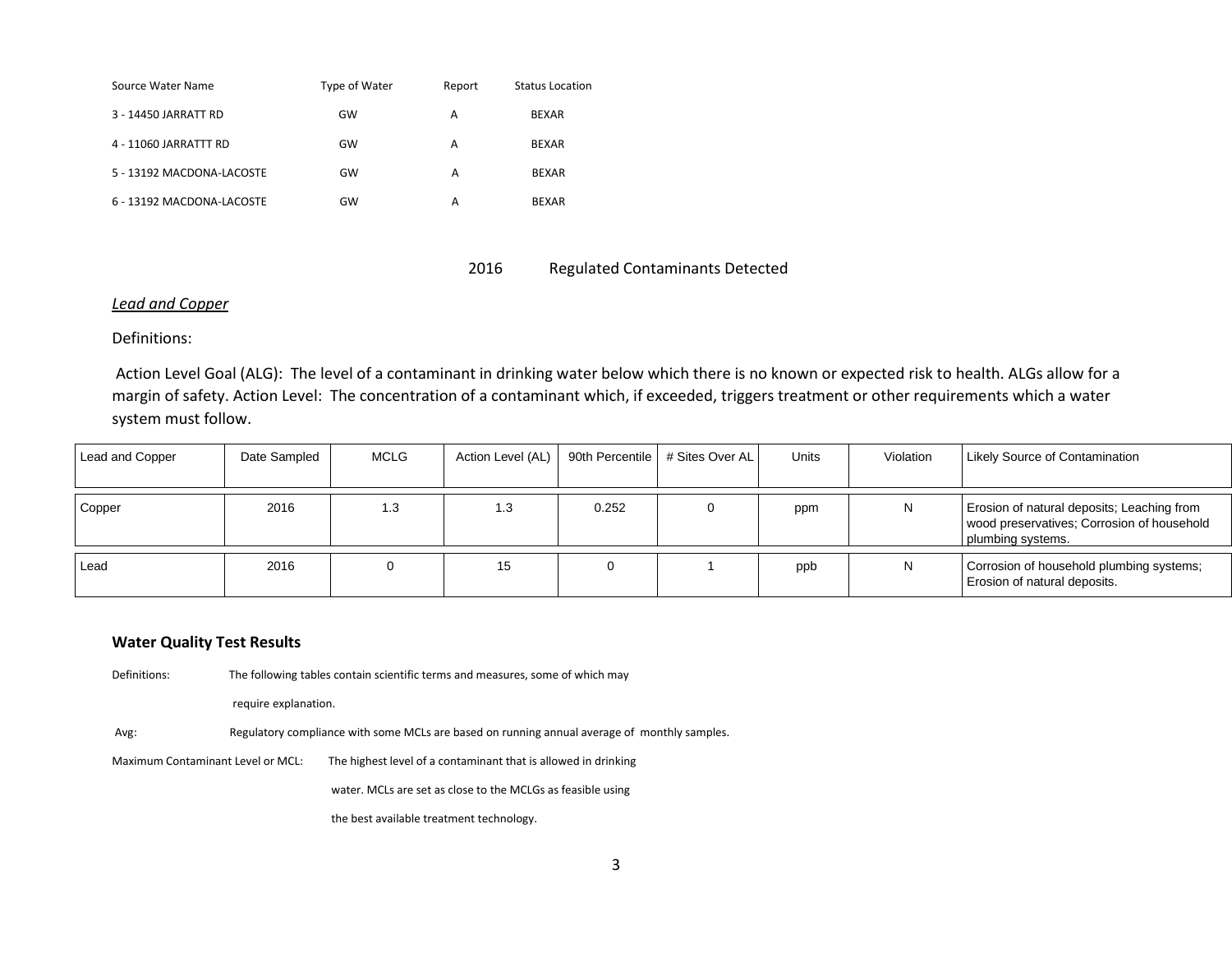|                            | Maximum Contaminant Level Goal or MCLG: The level of a contaminant in drinking water below which                                              |
|----------------------------|-----------------------------------------------------------------------------------------------------------------------------------------------|
|                            | there is no known or expected risk to health. MCLGs                                                                                           |
|                            | allow for a margin of safety.                                                                                                                 |
|                            | Maximum residual disinfectant level or MRDL: The highest level of a disinfectant allowed in drinking water. There is convincing evidence that |
|                            | addition of a disinfectant is necessary for control of microbial contaminants.                                                                |
|                            | Maximum residual disinfectant level goal or MRDLG: The level of a drinking water disinfectant below which there is no known or expected risk  |
|                            | to health. MRDLGs do not reflect the benefits of the use of disinfectants to control                                                          |
| <b>MFL</b>                 | million fibers per liter (a measure of asbestos)                                                                                              |
| not applicable.<br>na:     |                                                                                                                                               |
| mrem:                      | millirems per year (a measure of radiation absorbed by the body)                                                                              |
| <b>NTU</b>                 | nephelometric turbidity units (a measure of turbidity)                                                                                        |
| pCi/L                      | picocuries per liter (a measure of radioactivity)                                                                                             |
| ppb:                       | micrograms per liter or parts per billion - or one ounce in 7,350,000 gallons of water                                                        |
| ppm:                       | milligrams per liter or parts per million - or one ounce in 7,350 gallons of water. Water Quality Test Results                                |
| Treatment Technique or TT: | A required process intended to reduce the level of a contaminant in drinking water                                                            |
| ppt                        | parts per trillion, or nanograms per liter (ng/L)                                                                                             |
| ppq                        | parts per quadrillion, or picograms per liter (pg/L)                                                                                          |

## Regulated Contaminants

| Disinfectants and                      | <b>Collection Date</b> | <b>Highest Level</b>             | Range of Levels             | <b>MCLG</b>              | <b>MCL</b> | <b>Units</b> | Violation | Likely Source of Contamination             |
|----------------------------------------|------------------------|----------------------------------|-----------------------------|--------------------------|------------|--------------|-----------|--------------------------------------------|
| Disinfection                           |                        | Detected                         | Detected                    |                          |            |              |           |                                            |
| Haloacetic Acids (HAA5)                | 2016                   |                                  | $0 - 4.9$                   | No goal for the<br>total | 60         | ppb          |           | By-product of drinking water disinfection. |
| <b>Total Trihalomethanes</b><br>(TTHM) | 2016                   |                                  | $1.3 - 29.8$                | No goal for the<br>total | - 80       | ppb          |           | By-product of drinking water disinfection. |
| <b>Inorganic Contaminants</b>          | <b>Collection Date</b> | <b>Highest Level</b><br>Detected | Range of Levels<br>Detected | <b>MCLG</b>              | <b>MCL</b> | <b>Units</b> | Violation | Likely Source of Contamination             |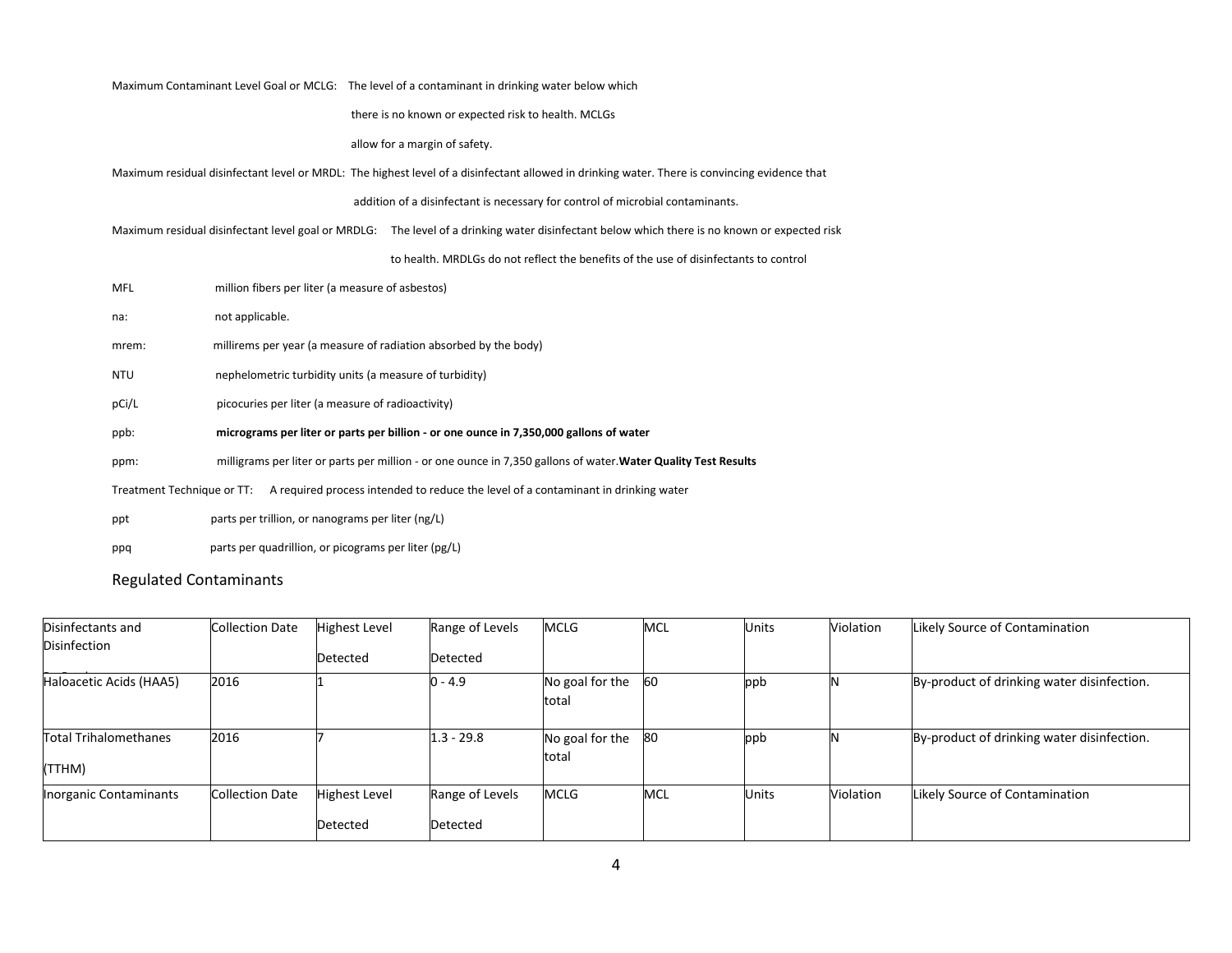| Barium                            | 2016                   | 0.141                            | $0.141 - 0.141$             |             |            | ppm          |           | Discharge of drilling wastes; Discharge from<br>metal refineries; Erosion of natural deposits.                                   |  |  |
|-----------------------------------|------------------------|----------------------------------|-----------------------------|-------------|------------|--------------|-----------|----------------------------------------------------------------------------------------------------------------------------------|--|--|
| Fluoride                          | 03/27/2014             | 2.05                             | $2.05 - 2.05$               |             | 4.0        | ppm          |           | Erosion of natural deposits; Water additive<br>which promotes strong teeth; Discharge from<br>fertilizer and aluminum factories. |  |  |
| Nitrate [measured as<br>Nitrogen] | 2016                   | 0.23                             | 0.23 (                      | 10          | 10         | ppm          |           | Runoff from fertilizer use; Leaching from septic<br>tanks, sewage; Erosion of natural deposits.                                  |  |  |
| <b>Thallium</b>                   | 2016                   | 0.85                             | $0.85 - 0.85$               | 0.5         |            | ppb          |           | Discharge from electronics, glass, and Leaching<br>from ore-processing sites; drug factories.                                    |  |  |
| <b>Radioactive Contaminants</b>   | <b>Collection Date</b> | <b>Highest Level</b><br>Detected | Range of Levels<br>Detected | <b>MCLG</b> | <b>MCL</b> | <b>Units</b> | Violation | Likely Source of Contamination                                                                                                   |  |  |
| Beta/photon emitters              | 2016                   | 5.5                              | $5.5 - 5.5$                 |             | 50         | pCi/L*       |           | Decay of natural and man-made deposits.                                                                                          |  |  |

\*EPA considers 50 pCi/L to be the level of concern for beta particles.

| Combined Radium 226/228 2016                    |      | 3.05 | $3.05 - 3.05$ |    | pCi/L | Erosion of natural deposits. |
|-------------------------------------------------|------|------|---------------|----|-------|------------------------------|
|                                                 |      |      |               |    |       |                              |
| Gross alpha excluding radon 2016<br>and uranium |      | 14.8 | 12 - 14.8     | 15 | pCi/L | Erosion of natural deposits. |
| Uranium                                         | 2016 | 3.8  | $3.8 - 3.8$   | 30 | ug/l  | Erosion of natural deposits. |

### Violations Table

| Lead and Copper Rule                                                                                                                                                                                                                                  |                 |               |                                                                                                                                                                                                          |  |  |  |  |  |
|-------------------------------------------------------------------------------------------------------------------------------------------------------------------------------------------------------------------------------------------------------|-----------------|---------------|----------------------------------------------------------------------------------------------------------------------------------------------------------------------------------------------------------|--|--|--|--|--|
| The Lead and Copper Rule protects public health by minimizing lead and copper levels in drinking water, primarily by reducing water corrosivity. Lead and copper enter drinking water mainly from corrosion of lead and copper<br>plumbing materials. |                 |               |                                                                                                                                                                                                          |  |  |  |  |  |
| Violation Type                                                                                                                                                                                                                                        | Violation Begin | Violation End | Violation Explanation                                                                                                                                                                                    |  |  |  |  |  |
| LEAD CONSUMER NOTICE (LCR)                                                                                                                                                                                                                            | 12/30/2013      | 02/03/2017    | We failed to provide the results of lead tap water monitoring to the consumers at the location water was tested. These were supposed<br>to be provided no later than 30 days after learning the results. |  |  |  |  |  |
| LEAD CONSUMER NOTICE (LCR)                                                                                                                                                                                                                            | 12/30/2016      | 02/03/2017    | We failed to provide the results of lead tap water monitoring to the consumers at the location water was tested. These were supposed<br>to be provided no later than 30 days after learning the results. |  |  |  |  |  |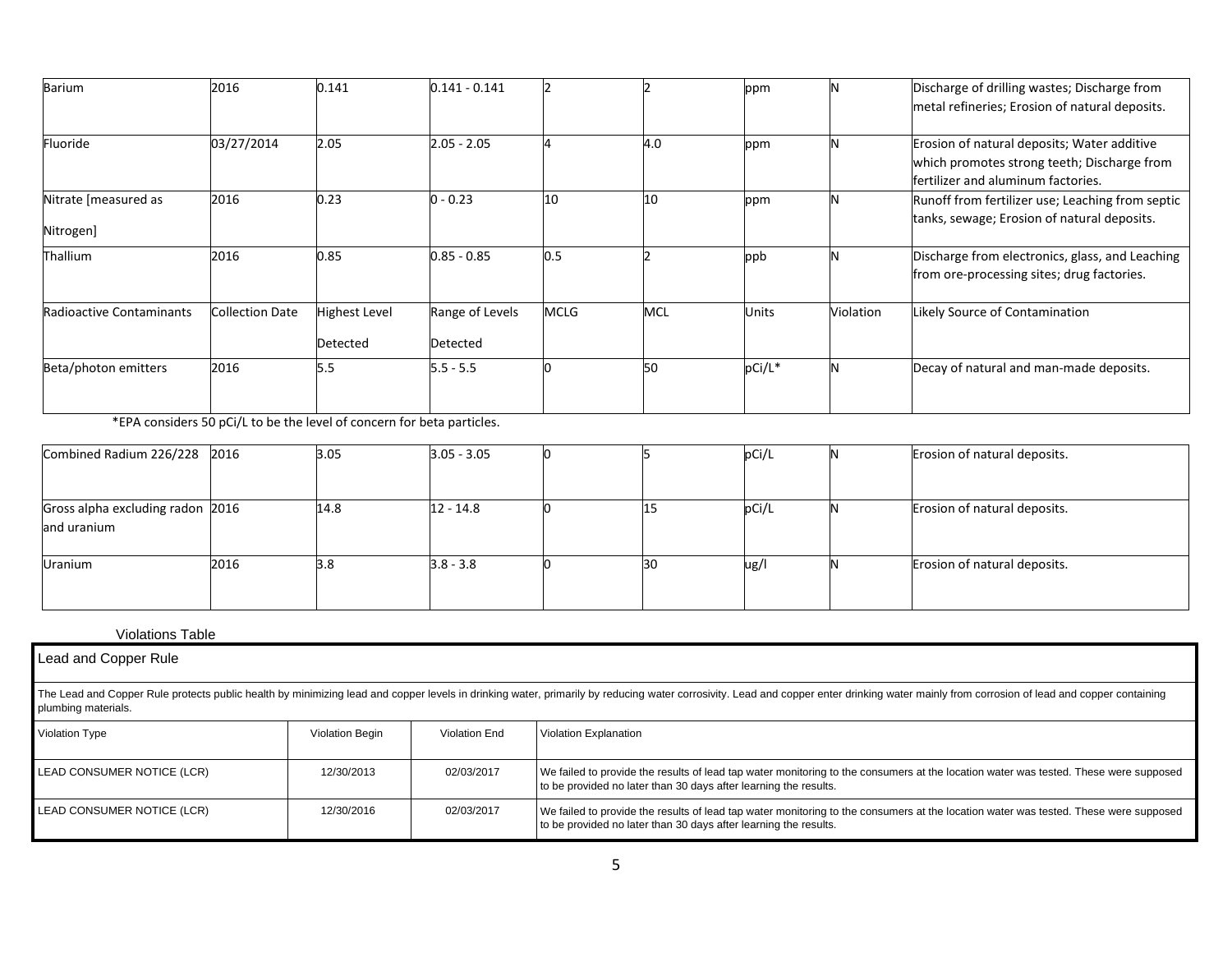### **Chlorine** Some people who use water containing chlorine well in excess of the MRDL could experience irritating effects to their eyes and nose. Some people who drink water containing chlorine well in excess of the MRDL could experience stomach discomfort. Violation Type Violation Begin Violation End Violation Explanation Disinfectant Level Quarterly Operating Report (DLQOR). 01/01/2016 03/31/2016 We failed to test our drinking water for the contaminant and period indicated. Because of this failure, we cannot be sure of the quality of our drinking water during the period indicated.

This is an alert about your drinking water and a cosmetic dental problem that might affect children under nine years of age. At low levels, fluoride can help prevent cavities, but children drinking water containing more than 2 milligrams per liter (mg/l) of fluoride may develop cosmetic discoloration of their permanent teeth (dental fluorosis). The drinking water provided by your community water system, Atascosa Rural Water Supply Corp., has a fluoride concentration of 2.05 mg/L. Dental fluorosis, in its moderate or severe forms, may result in a brown staining and/or pitting of the Permanent teeth. This problem occurs only in developing teeth, before they erupt from the gums. Children under nine should be provided with alternative sources of drinking water or water that has been treated to remove the fluoride to avoid the possibility of staining and pitting of their permanent teeth. You may also want to contact your dentist about proper use by young children of fluoridecontaining products. Older children and adults may safely drink the water. Drinking water containing more than 4 mg/L of fluoride (the U.S. Environmental Protection Agency's Drinking water standard) can increase your risk of developing bone disease. Your drinking water does 33 z not contain more than 4 mg/L of fluoride, but we're required to notify you when we discover that the fluoride levels in your drinking water exceed 2mg/L because of this cosmetic dental problem. For more information, please contact Mike Fernandez of Atascosa Rural Water Supply Corp. at 210-622-3901. Some home water treatment units are also available to remove fluoride from drinking water. To learn more about available home water treatment units, you may call NSF International at 1-877-8NSF-HELP.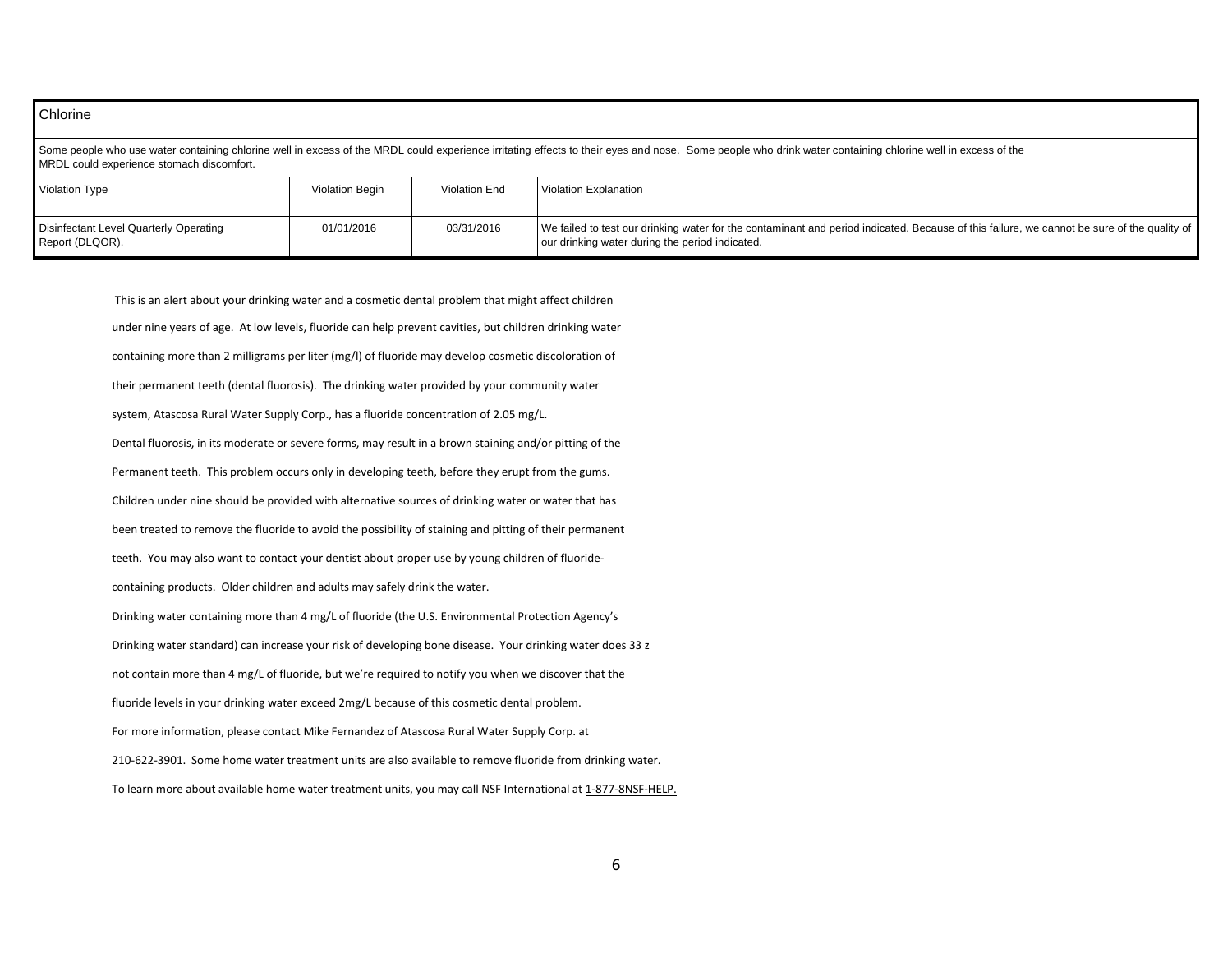### Dear ARWSC Resident,

This letter is to inform you that Atascosa Rural Water Supply Corp. will be rolling out a new water volume structure and new rates for water services approved by the Board of Directors on May 9, 2017. This will go into effect on August 1, 2017. The new water volume tier structure will incentivize water conservation. The purpose of the rate increases is to allow the utility to collect sufficient revenue to enable it to continue providing water to its customers in the face of increasing operating costs; to enable the ability to afford capital improvements that are essential for operating the water system in a safe and financially prudent manner; and to establish a revenue stream capable of meeting future obligations to repay debt incurred to finance necessary capital improvements. Without the proposed water rate increases, the utility water revenues could cover operating expenses, but not its necessary capital expenses to continue to meet customer expectations for dependable service and future drinking water quality standards.

As utility costs throughout the industry continue to rise, ARWSC staff is committed to managing those costs and staying efficient while upholding the communities' commitment to a sustainable future. These rate adjustments will help ensure the reliability and affordability of basic water services. They will also support the Boards' commitment to the replacement of aging infrastructure, which will mean fewer water main breaks and interruptions to service. If you have questions about the rate changes, please contact General Manager, Mike Fernandez, at 210-622-3901, Monday through Friday, 8 a.m. to 5 p.m.

Thank you,

Atascosa Rural Water Supply Corp.

### Estimado residente de ARWSC,

Esta carta es para informarle que Atascosa Rural Water Supply Corp. lanzará una nueva estructura de volumen de agua y nuevas tarifas para servicios de agua aprobados por la Junta Directiva el 9 de mayo de 2017. Esto entrará en vigencia el 1 de agosto de 2017 La nueva estructura de niveles de volumen de agua incentivará la conservación del agua. El propósito de los aumentos de tarifas es permitir que la empresa recaude ingresos suficientes para permitirle continuar suministrando agua a sus clientes ante el aumento de los costos de operación; Para permitir la capacidad de permitir las mejoras de capital que son esenciales para operar el sistema de agua de una manera segura y financieramente prudente; Y establecer un flujo de ingresos capaz de cumplir con las obligaciones futuras de reembolsar la deuda contraída para financiar las mejoras de capital necesarias. Sin los aumentos de la tarifa de agua propuestos, los ingresos de agua potable podrían cubrir los gastos de operación, pero no sus gastos de capital necesarios para seguir satisfaciendo las expectativas de los clientes para el servicio confiable y las futuras normas de calidad del agua potable.

A medida que los costos de las utilidades en toda la industria continúan aumentando, el personal de ARWSC está comprometido a administrar esos costos y mantenerse eficiente mientras se mantiene el compromiso de las comunidades con un futuro sostenible. Estos ajustes tarifarios ayudarán a garantizar la fiabilidad y la asequibilidad de los servicios básicos de agua. También respaldarán el compromiso de las Juntas a la sustitución de las infraestructuras de envejecimiento, lo que significará menos interrupciones e interrupciones del suministro de agua. Si tiene preguntas acerca de los cambios en las tarifas, comuníquese con el Gerente General, Mike Fernández, al 210-622-3901, de lunes a viernes, de 8 am a 5 p.m. Gracias,

Atascosa Rural Water Supply Corp.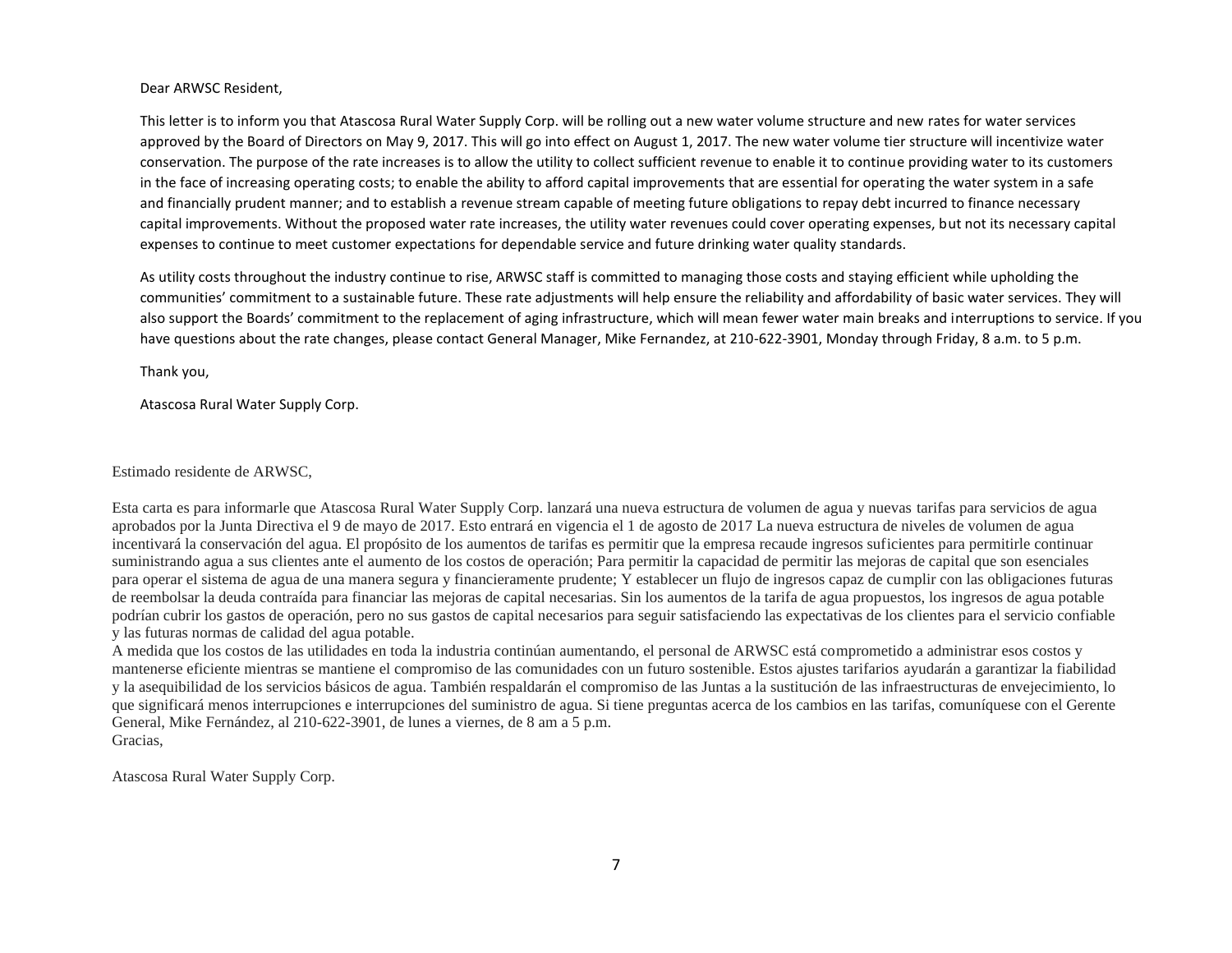| ATASCOSA RURAL WATER SUPPLY CORP. |         |                                                             |         |          |         |  |
|-----------------------------------|---------|-------------------------------------------------------------|---------|----------|---------|--|
| <b>WATER RATE STRUCTURE</b>       |         | Effective August 1, 2017                                    |         |          |         |  |
|                                   |         | Approved by Board of Directors May 9, 2017                  |         |          |         |  |
| RATE CODE 1                       |         | STANDARD 5/8 INCH METER                                     |         |          |         |  |
| <b>CURRENT</b>                    |         | <b>NEW</b>                                                  |         | Examples |         |  |
| BASIC (3000) GALLONS              | \$22.50 | 1000 gal \$18.20 1,000 galllons 2,000 gallons 3,000 gallons |         |          |         |  |
| PER 1000                          |         | <b>PER 1000</b>                                             |         |          |         |  |
| 3001-9000                         | \$1.15  | 1001-6000 \$2.15                                            |         |          |         |  |
| 9001-21000                        | \$1.20  | 6001-18,000 \$3.15                                          |         |          |         |  |
| 21001-OVER                        | \$1.30  | $18,001 + $4.15$                                            |         |          |         |  |
|                                   |         |                                                             |         |          |         |  |
| WATER 0-3000 gallons              | \$22.50 |                                                             | \$18.20 | \$20.35  | \$22.50 |  |
| <b>INTERCONNECT FEE</b>           | \$3.65  |                                                             | \$3.65  | \$3.65   | \$3.65  |  |
| <b>SUPPLIER FEE</b>               | \$5.00  |                                                             | \$5.00  | \$5.00   | \$5.00  |  |
| EDWARDS AQUIFER FEE               | \$4.00  |                                                             | \$4.00  | \$4.00   | \$4.00  |  |
| <b>TOWER FEE</b>                  | \$2.00  |                                                             | \$2.00  | \$2.00   | \$2.00  |  |
| TCEQ FEE 0.005%                   | \$0.11  |                                                             | \$0.09  | \$0.10   | \$0.11  |  |
| TOTAL BILL WITH FEES              | \$37.26 |                                                             | \$32.94 | \$35.10  | \$37.26 |  |
|                                   |         |                                                             |         |          |         |  |
| RATE CODE 3                       |         | 1 INCH METER                                                |         |          |         |  |
| <b>CURRENT</b>                    |         | <b>NEW</b>                                                  |         |          |         |  |
| BASIC (7500) GALLONS              | \$42.50 | 5000 gal \$42.50 5,000 gallon 8,000 gallon 18,000 gallon    |         |          |         |  |
|                                   |         |                                                             |         |          |         |  |
| 7501-9000                         | \$1.15  | 5001-9000 \$2.15                                            |         |          |         |  |
| 9001-21000                        | \$1.20  | 9001-18,000 \$3.15                                          |         |          |         |  |
| 21001-OVER                        | \$1.30  | $18,001 + $4.15$                                            |         |          |         |  |
|                                   |         |                                                             |         |          |         |  |
| WATER 0-7500 gallons              | \$42.50 |                                                             | \$42.50 | \$48.95  | \$79.45 |  |
| <b>INTERCONNECT FEE</b>           | \$3.65  |                                                             | \$3.65  | \$3.65   | \$3.65  |  |
| <b>SUPPLIER FEE</b>               | \$5.00  |                                                             | \$5.00  | \$5.00   | \$5.00  |  |
| <b>EDWARDS AQUIER FEE</b>         | \$6.00  |                                                             | \$6.00  | \$6.00   | \$6.00  |  |
| <b>TOWER FEE</b>                  | \$3.00  |                                                             | \$3.00  | \$3.00   | \$3.00  |  |
| <b>TCEQ FEE 0.005%</b>            | \$0.21  |                                                             | \$0.21  | \$0.24   | \$0.40  |  |
| <b>TOTAL</b>                      | \$60.36 |                                                             | \$60.36 | \$66.84  | \$97.50 |  |
|                                   |         | $\overline{8}$                                              |         |          |         |  |